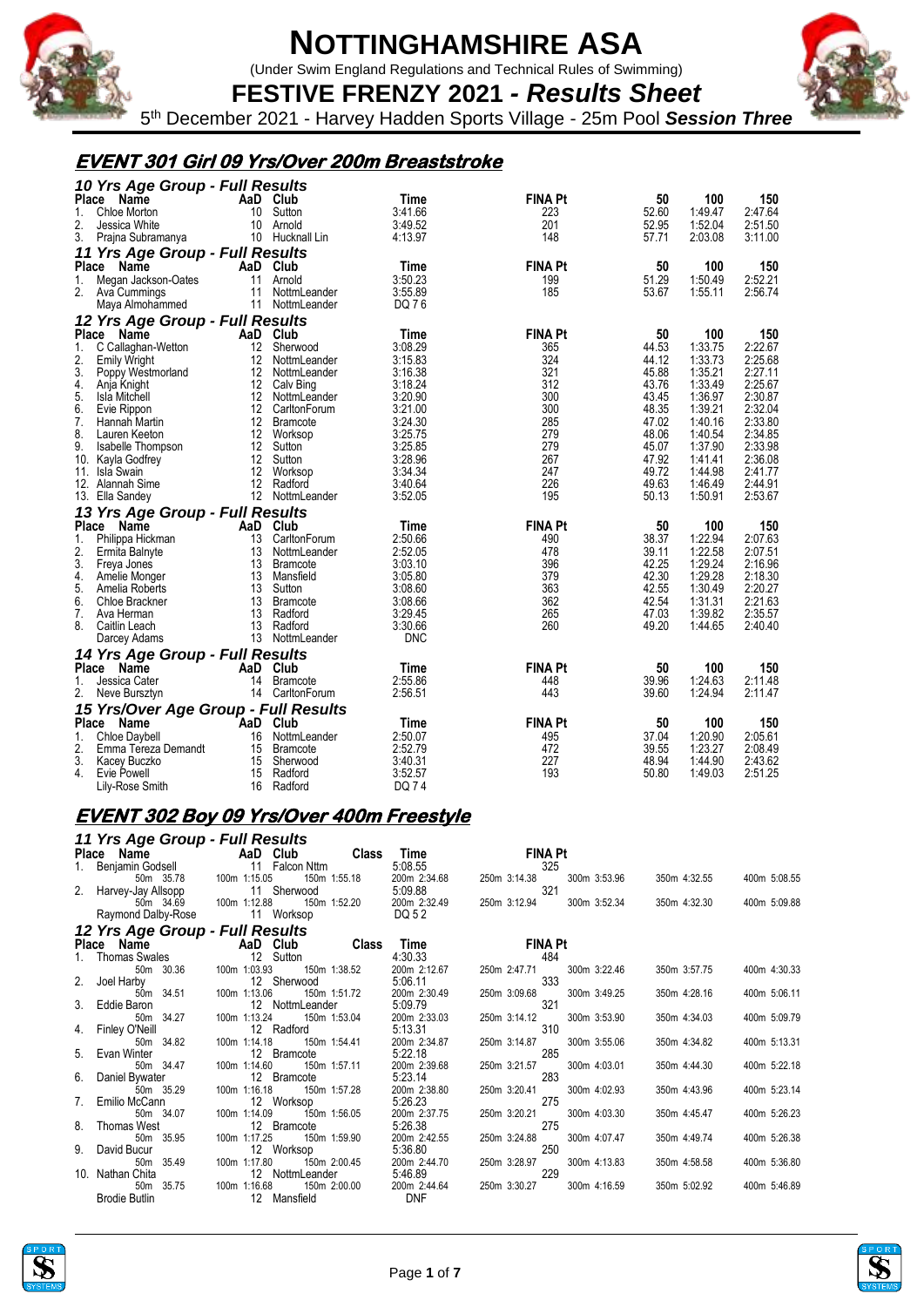

(Under Swim England Regulations and Technical Rules of Swimming)



**FESTIVE FRENZY 2021** *- Results Sheet* 5 th December 2021 - Harvey Hadden Sports Village - 25m Pool *Session Three*

| 13 Yrs Age Group - Full Results                                        |                           |                           |                 |              |              |              |                 |              |              |              |
|------------------------------------------------------------------------|---------------------------|---------------------------|-----------------|--------------|--------------|--------------|-----------------|--------------|--------------|--------------|
| Place Name                                                             |                           | <b>Example 2</b> AaD Club |                 | <b>Class</b> | Time         |              | <b>FINA Pt</b>  |              |              |              |
| Daniel Walker<br>1.                                                    |                           |                           | 13 Arnold       |              | 4:19.74      |              | 545             |              |              |              |
| 50m 29.14                                                              |                           | 100m 1:00.48              | 150m 1:33.33    |              | 200m 2:06.73 | 250m 2:40.37 |                 | 300m 3:14.31 | 350m 3:47.95 | 400m 4:19.74 |
| 2.<br>L Baughan-Withington                                             |                           |                           | 13 Worksop      |              | 4:34.97      |              | 459             |              |              |              |
| 50m 29.73                                                              |                           | 100m 1:02.74              | 150m 1:37.32    |              | 200m 2:12.24 | 250m 2:47.77 |                 | 300m 3:23.34 | 350m 3:59.36 | 400m 4:34.97 |
| 3.<br>Niklas Saukko-Paavola                                            |                           |                           | 13 Bramcote     |              | 4:43.33      |              | 420             |              |              |              |
| 50m 31.56                                                              |                           | 100m 1:07.17              | 150m 1:43.29    |              | 200m 2:19.62 | 250m 2:55.76 |                 | 300m 3:31.54 | 350m 4:07.42 | 400m 4:43.33 |
| Oliver Richmond<br>4.                                                  |                           |                           | 13 Sherwood     |              | 4:53.15      |              | 379             |              |              |              |
| 50m 33.44                                                              |                           | 100m 1:09.74              | 150m 1:46.94    |              | 200m 2:24.48 | 250m 3:01.72 |                 | 300m 3:39.24 | 350m 4:16.81 | 400m 4:53.15 |
| 5.<br>Harry Pyott                                                      |                           |                           | 13 Worksop      |              | 4:57.60      |              | 362             |              |              |              |
| 50m 33.57                                                              |                           | 100m 1:10.14              | 150m 1:47.31    |              | 200m 2:26.20 | 250m 3:04.11 |                 | 300m 3:41.93 | 350m 4:21.57 | 400m 4:57.60 |
| 6.<br>Joseph Laurie                                                    |                           |                           | 13 Bramcote     |              | 4:58.34      |              | 360             |              |              |              |
| 50m 32.30                                                              |                           | 100m 1:09.49              | 150m 1:47.25    |              | 200m 2:25.46 | 250m 3:04.22 |                 | 300m 3:43.28 | 350m 4:21.80 | 400m 4:58.34 |
| 14 Yrs Age Group - Full Results                                        |                           |                           |                 |              |              |              |                 |              |              |              |
| Place Name                                                             | <b>Example 2</b> AaD Club |                           |                 | <b>Class</b> | Time         |              | <b>FINA Pt</b>  |              |              |              |
| Reuben Fox<br>1.                                                       |                           |                           | 14 CarltonForum |              | 4:33.31      |              | 468             |              |              |              |
| 50m 30.46                                                              |                           | 100m 1:04.27              | 150m 1:39.48    |              | 200m 2:15.45 | 250m 2:50.73 |                 | 300m 3:25.62 | 350m 4:00.21 | 400m 4:33.31 |
| Ewan Squire                                                            |                           |                           | 14 Bramcote     |              | 4:37.49      |              | 447             |              |              |              |
| 50m 31.63                                                              |                           | 100m 1:07.16              | 150m 1:42.51    |              | 200m 2:18.26 | 250m 2:53.30 |                 | 300m 3:28.77 | 350m 4:03.77 | 400m 4:37.49 |
| 3.<br>Jacob Milward                                                    |                           |                           | 14 Radford      |              | 4:46.99      |              | 404             |              |              |              |
| 50m 30.56                                                              |                           | 100m 1:06.01              | 150m 1:42.58    |              | 200m 2:19.54 | 250m 2:56.62 |                 | 300m 3:34.20 | 350m 4:11.35 | 400m 4:46.99 |
| <b>Scott Miller</b><br>4.                                              |                           |                           | 14 Bramcote     |              | 4:52.39      |              | 382             |              |              |              |
| 50m 32.83                                                              |                           | 100m 1:10.07              | 150m 1:48.59    |              | 200m 2:26.39 | 250m 3:03.64 |                 | 300m 3:41.14 | 350m 4:18.16 | 400m 4:52.39 |
| <b>Max Davies</b>                                                      |                           |                           | 14 Worksop      |              | 9 5:11.05    |              | 317             |              |              |              |
| 50m 35.94                                                              |                           | 100m 1:15.01              | 150m 1:54.66    |              | 200m 2:34.43 | 250m 3:13.89 |                 | 300m 3:53.36 | 350m 4:32.77 | 400m 5:11.05 |
| 15 Yrs/Over Age Group - Full Results                                   |                           |                           |                 |              |              |              |                 |              |              |              |
| Place Name                                                             |                           | <b>AaD</b> Club           |                 | <b>Class</b> | Time         |              | <b>FINA Pt</b>  |              |              |              |
| <b>Kallum Quirke</b>                                                   |                           |                           | 15 NottmLeander |              | 4:20.23      |              | 542             |              |              |              |
| 50m 28.55                                                              |                           | 100m 59.92                | 150m 1:32.42    |              | 200m 2:05.90 | 250m 2:39.80 |                 | 300m 3:14.13 | 350m 3:48.32 | 400m 4:20.23 |
| Enkh-Mergen Davaadorj                                                  |                           |                           | 16 Bramcote     |              | 4:21.45      |              | 535             |              |              |              |
| 50m 27.97                                                              |                           | 100m 59.99                | 150m 1:33.12    |              | 200m 2:06.80 | 250m 2:40.54 |                 | 300m 3:14.38 | 350m 3:48.52 | 400m 4:21.45 |
| 3.<br>Lewes Shorthose                                                  |                           |                           | 15 Mansfield    |              | 4:23.42      |              | 523             |              |              |              |
| 50m 28.09                                                              |                           | 100m 1:00.31              | 150m 1:33.31    |              | 200m 2:07.27 | 250m 2:41.59 |                 | 300m 3:16.04 | 350m 3:50.79 | 400m 4:23.42 |
| Tomos Beech<br>4.                                                      |                           |                           | 15 Bramcote     |              | 4:35.17      |              | 458             |              |              |              |
| 50m 30.27                                                              |                           | 100m 1:05.22              | 150m 1:40.73    |              | 200m 2:16.16 | 250m 2:51.50 |                 | 300m 3:26.61 | 350m 4:01.47 | 400m 4:35.17 |
| 5.<br>Oliver Rann                                                      |                           |                           | 16 CarltonForum |              | 4:44.54      |              | 415             |              |              |              |
| 50m 31.39                                                              |                           | 100m 1:06.43              | 150m 1:42.70    |              | 200m 2:19.30 | 250m 2:56.13 |                 | 300m 3:32.42 | 350m 4:09.33 | 400m 4:44.54 |
| Will Inman<br>6.                                                       |                           |                           | 15 Calv Bing    |              | 5:10.19      |              | 320             |              |              |              |
| 50m 35.12                                                              |                           | 100m 1:14.05              | 150m 1:54.21    |              | 200m 2:34.21 | 250m 3:12.87 |                 | 300m 3:52.22 | 350m 4:31.37 | 400m 5:10.19 |
| Connor Byron                                                           |                           |                           | 16 NottmLeander |              | <b>DNC</b>   |              |                 |              |              |              |
| Combined Result - Multi-Classification by British Para-Swimming Points |                           |                           |                 |              |              |              |                 |              |              |              |
| Place Name                                                             |                           | AaD Club                  |                 | Class        | Time         |              | <b>BDPoints</b> |              |              |              |
| Max Davies                                                             |                           |                           | 14 Worksop      | 9            | 5:11.05      |              | 496             |              |              |              |
| 50m 35.94                                                              |                           | 100m 1:15.01              | 150m 1:54.66    |              | 200m 2:34.43 | 250m 3:13.89 |                 | 300m 3:53.36 | 350m 4:32.77 | 400m 5:11.05 |

### **EVENT 303 Girl 09 Yrs/Over 100m Freestyle**

|              | 09 Yrs Age Group - Full Results |     |                    |              |            |                |       |
|--------------|---------------------------------|-----|--------------------|--------------|------------|----------------|-------|
| <b>Place</b> | Name                            | AaD | Club               | Class        | Time       | <b>FINA Pt</b> | 50    |
| 1.           | Nicola Ablomiejko               | 9   | Sutton             |              | 1:30.09    | 173            | 42.88 |
| 2.           | Effie Chapman                   | 9   | <b>Bramcote</b>    |              | 1:30.91    | 168            | 42.69 |
| 3.           | Scarlett Allsopp                | 9   | Sutton             |              | 1:32.47    | 160            | 42.18 |
| 4.           | Niamh Franklin                  | 9   | NottmLeander       |              | 1:47.94    | 100            | 48.86 |
|              | Ava Murfin                      | 9   | NottmLeander       |              | <b>DNC</b> |                |       |
|              | Layla Bolus                     | 9   | NottmLeander       |              | <b>DNF</b> |                |       |
|              | 10 Yrs Age Group - Full Results |     |                    |              |            |                |       |
| Place        | Name                            | AaD | Club               | <b>Class</b> | Time       | <b>FINA Pt</b> | 50    |
| 1.           | Ellie McKeaney                  | 10  | Sutton             |              | 1:16.23    | 286            | 35.14 |
| 2.           | Sian Hedley                     | 10  | NottmLeander       |              | 1:19.86    | 249            | 38.61 |
| 3.           | Caitlyn Richmond                | 10  | Sherwood           |              | 1:25.32    | 204            | 39.00 |
| 4.           | Miranda De Ponte                | 10  | NottmLeander       |              | 1:26.31    | 197            | 39.35 |
| 5.           | Elizabeth Martindale            | 10  | Southwell          |              | 1:29.03    | 179            | 42.57 |
| 6.           | Prajna Subramanya               | 10  | Hucknall Lin       |              | 1:29.49    | 177            | 41.86 |
| 7.           | Lucy Brackner                   | 10  | <b>Bramcote</b>    |              | 1:32.28    | 161            | 43.29 |
| 8.           | Caitlin Thompson                | 10  | Hucknall Lin       |              | 1:33.92    | 153            | 42.75 |
| 9.           | Poppy Brackner                  | 10  | <b>Bramcote</b>    |              | 1:34.40    | 150            | 44.29 |
| 10.          | Paige Bagshaw                   | 10  | Arnold             |              | 1:34.97    | 148            | 42.01 |
| 11.          | Isabelle Flint-Bush             | 10  | NottmLeander       |              | 1:41.64    | 120            | 45.91 |
| 12.          | Alice Hutchinson                | 10  | <b>Falcon Nttm</b> |              | 1:42.21    | 118            | 49.57 |





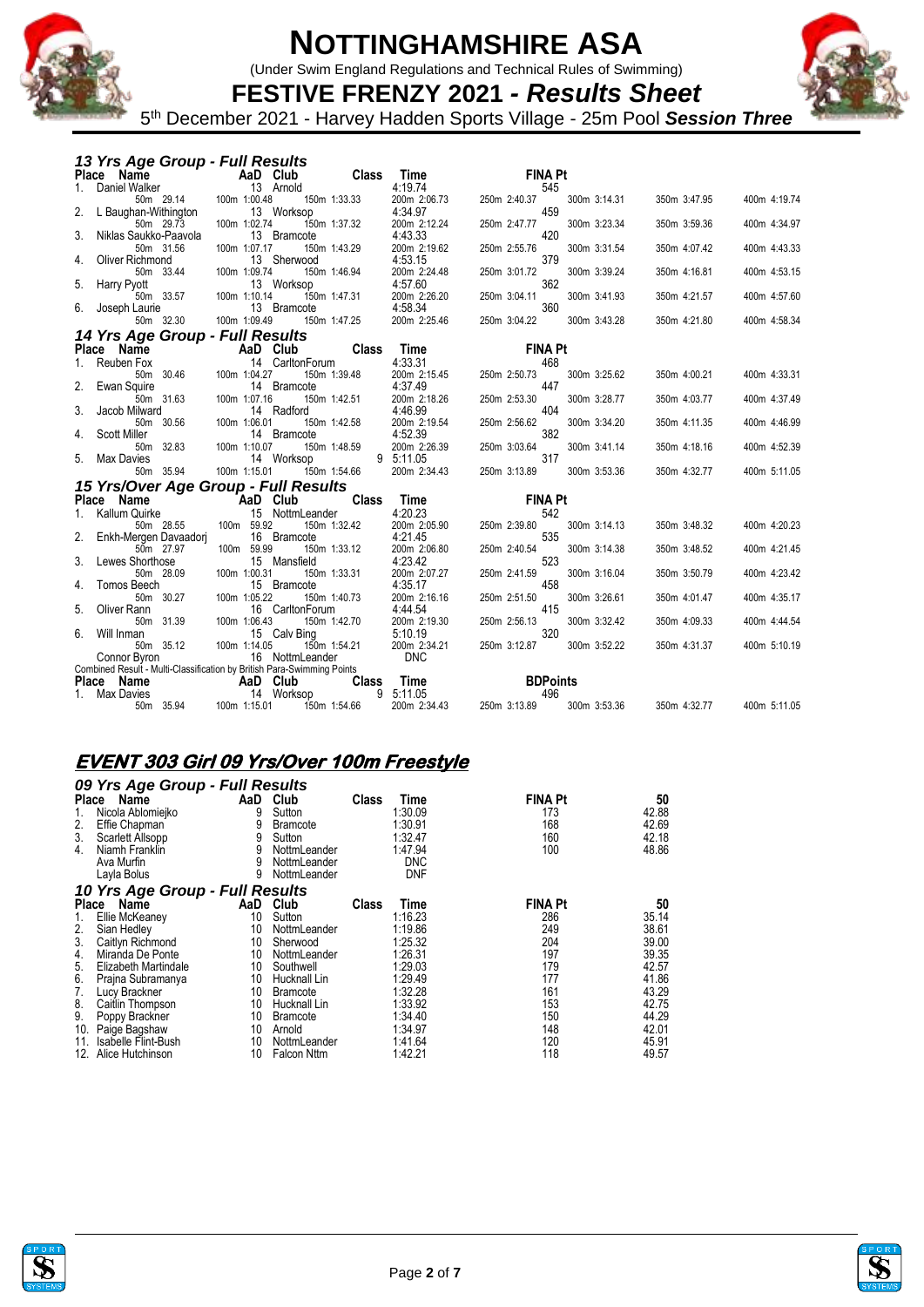

(Under Swim England Regulations and Technical Rules of Swimming)



**FESTIVE FRENZY 2021** *- Results Sheet* 5 th December 2021 - Harvey Hadden Sports Village - 25m Pool *Session Three*

|              | 11 Yrs Age Group - Full Results          |          |                                    |              |                    |                |                |
|--------------|------------------------------------------|----------|------------------------------------|--------------|--------------------|----------------|----------------|
| Place        | Name                                     |          | AaD Club                           | Class        | Time               | FINA Pt        | 50             |
| 1.           | Kessie Webster                           | 11       | Repton Swim                        |              | 1:04.98            | 462            | 31.54          |
| 2.           | <b>Belle Bacon</b>                       | 11       | CarltonForum                       |              | 1:08.61            | 392            | 33.31          |
| 3.           | Daisy Stirland                           | 11       | Mansfield                          |              | 1:13.26            | 322            | 35.01          |
| 4.           | Sasha Dzus                               | 11       | Arnold                             |              | 1:13.31            | 322            | 35.07          |
| 5.           | Elsa Barber                              | 11       | Sutton                             |              | 1:13.52            | 319            | 35.13          |
| 6.<br>7.     | Sophie Alonso                            | 11<br>11 | Calv Bing                          |              | 1:14.98            | 301<br>289     | 36.54          |
| 8.           | Jahzara Malyo                            | 11       | NottmLeander                       |              | 1:15.94            | 279            | 35.31          |
| 9.           | Sophie Clark                             | 11       | <b>Bramcote</b><br><b>Bramcote</b> |              | 1:16.82<br>1:18.61 | 261            | 35.78<br>37.66 |
|              | Freya Chapman<br>10. Alice Lacey         | 11       | Calv Bing                          |              | 1:18.82            | 259            | 37.43          |
|              | 11. Sofia Chesterfield                   | 11       | NottmLeander                       |              | 1:19.32            | 254            | 38.01          |
|              | 12. Fern Goodman                         | 11       | NottmLeander                       |              | 1:21.86            | 231            | 39.51          |
|              | 13. Vivienne Wojtacka                    | 11       | <b>Bramcote</b>                    |              | 1:23.44            | 218            | 39.19          |
|              | 14. Evie Morris                          | 11       | Radford                            |              | 1:26.75            | 194            | 40.71          |
|              | 15. Georgia Hallam                       | 11       | Hucknall Lin                       |              | 1:30.95            | 168            | 40.67          |
|              | 16. Phoebe Benyon                        | 11       | Sherwood                           |              | 1:30.97            | 168            | 42.69          |
|              | 17. Rama Almohammed                      | 11       | NottmLeander                       |              | 1:35.44            | 145            | 42.73          |
|              | 18. Sophia Berta                         | 11       | <b>Bramcote</b>                    |              | 1:36.57            | 140            | 42.63          |
|              | 12 Yrs Age Group - Full Results          |          |                                    |              |                    |                |                |
|              | Place Name                               | AaD      | Club                               | Class        | Time               | <b>FINA Pt</b> | 50             |
| 1.           | C Callaghan-Wetton                       | 12       | Sherwood                           |              | 1:04.76            | 467            | 30.97          |
| 2.           | Lily Mitchell                            | 12       | Sherwood                           |              | 1:04.82            | 465            | 31.47          |
| 3.           | Charlotte Ashton                         | 12       | Worksop                            |              | 1:08.48            | 395            | 31.99          |
| 4.           | Poppy Shorthose                          | 12       | Mansfield                          |              | 1:08.57            | 393            | 33.29          |
| 5.           | Elissia Bowen                            |          | 12 NottmLeander                    |              | 1:08.72            | 390            | 32.81          |
| 6.           | Isla Mitchell                            |          | 12 NottmLeander                    |              | 1:10.51            | 361            | 33.12          |
| 7.           | Poppy Westmorland                        | 12       | NottmLeander                       |              | 1:11.32            | 349            | 34.41          |
| 8.           | Libby Cooper                             | 12       | Sherwood                           |              | 1:11.66            | 344            | 34.57          |
| 9.           | Libby Rose                               |          | 12 Radford                         |              | 1:13.56            | 318            | 34.96          |
|              | 10. Mataya Lee                           | 12       | Worksop                            |              | 1:15.80            | 291            | 35.01          |
|              | 11. Lucy Harris                          | 12       | <b>Bramcote</b>                    |              | 1:16.48            | 283            | 37.39          |
|              | 12. Kirsten Hibbard                      | 12       | Worksop                            |              | 1:19.17            | 255            | 36.41          |
|              | 13. Evie Solomons                        | 12       | Worksop                            |              | 1:19.39            | 253            | 37.47          |
|              | 14. Isabelle Thompson                    | 12       | Sutton                             |              | 1:22.14            | 228            | 38.59          |
|              | 15. Kayla Godfrey                        | 12       | Sutton                             |              | 1:22.75            | 223            | 39.37          |
|              | 16. Elizabeth Crowe                      |          | 12 Calv Bing                       |              | 1:26.92            | 193            | 39.37          |
|              | 13 Yrs Age Group - Full Results          |          |                                    |              |                    |                |                |
| <b>Place</b> | Name                                     |          | AaD Club                           | <b>Class</b> | Time               | <b>FINA Pt</b> | 50             |
| 1.           | Olivia Beard                             | 13       | <b>Bramcote</b>                    |              | 1:03.31            | 500            | 30.45          |
| 2.           | Sophie Smith                             | 13       | Worksop                            |              | 1:03.80            | 488            | 29.94          |
| 3.           | Freya Gibbons                            | 13       | Mansfield                          |              | 1:04.64            | 469            | 30.88          |
| 4.           | <b>Harriet Dickerson</b>                 | 13       | NottmLeander                       |              | 1:05.08            | 460            | 31.38          |
| 5.           | Evie Ferrar                              | 13       | NottmLeander                       |              | 1:05.51            | 451            | 31.27          |
| 6.           | Erin O'Neill                             | 13       | Radford                            |              | 1:05.97            | 441            | 31.83          |
| 7.           | Emma Rann                                | 13       | CarltonForum                       |              | 1:06.86            | 424            | 31.93          |
| 8.           | Amelia Roberts                           | 13       | Sutton                             |              | 1:07.62            | 410            | 32.25          |
| 9.           | Amelie Monger                            | 13       | Mansfield                          |              | 1:08.07            | 402            | 33.35          |
|              | 10. Chloe Brackner                       | 13       | <b>Bramcote</b>                    |              | 1:10.05            | 369            | 33.63          |
|              | 11. Alexandra Tomlinson                  | 13       | NottmLeander                       |              | 1:10.89            | 356            | 33.83          |
|              | 12. Olivia Cawar                         | 13       | Sherwood                           |              | 1:11.49            | 347            | 34.03          |
|              | 13. Katy Savage                          | 13       | Falcon Nttm                        |              | 1:12.84            | 328            | 35.20          |
|              | 14. Caitlin Leach                        | 13       | Radford                            |              | 1:13.67            | 317            | 35.32          |
|              | 15. Ruby Mandeville                      | 13       | NottmLeander                       |              | 1:13.95            | 313            | 35.99          |
|              | 15. Neve Smithson<br>17. Ferne Cawthorne | 13       | <b>Bramcote</b>                    |              | 1:13.95<br>1:15.14 | 313            | 35.95          |
|              | 18. Evie Foster                          | 13<br>13 | <b>Bramcote</b><br><b>Bramcote</b> |              | 1:15.19            | 299<br>298     | 35.75<br>36.11 |
|              | 19. Isabella Anson                       | 13       | Worksop                            |              | 1:16.38            | 284            | 35.78          |
|              | 20. Isabel Heaton                        | 13       | Worksop                            |              | 1:16.65            | 281            | 36.21          |
|              | Darcey Adams                             | 13       | NottmLeander                       |              | <b>DNC</b>         |                |                |
|              | Darcie Taylor                            | 13       | NottNorthern                       |              | <b>DNC</b>         |                |                |
|              |                                          |          |                                    |              |                    |                |                |
|              | 14 Yrs Age Group - Full Results          |          | Club                               | <b>Class</b> |                    | <b>FINA Pt</b> |                |
| Place        | Name                                     | AaD      |                                    |              | Time               |                | 50<br>29.56    |
| 1.<br>2.     | Shae Stewart<br><b>Emily Parkins</b>     | 14<br>14 | <b>Bramcote</b><br>NottmLeander    |              | 1:01.82<br>1:01.94 | 537<br>533     | 29.78          |
| 3.           | Rebecca Darrington                       | 14       | Mansfield                          |              | 1:02.89            | 510            | 30.27          |
| 4.           | Katie Merryweather                       | 14       | CarltonForum                       |              | 1:05.88            | 443            | 31.21          |
| 5.           | Lola Halmshaw                            | 14       | Radford                            |              | 1:06.13            | 438            | 31.65          |
| 6.           | Izzy Lee                                 | 14       | Worksop                            |              | 1:07.38            | 414            | 31.33          |
| 7.           | Imogen Stamp                             | 14       | Radford                            |              | 1:09.18            | 383            | 33.01          |
| 8.           | Lola Robinson                            | 14       | Sutton                             |              | 1:10.23            | 366            | 32.66          |
| 9.           | Grace Dell                               | 14       | <b>Bramcote</b>                    |              | 1:10.49            | 362            | 33.67          |
|              | 10. Sophie Gibbs                         | 14       | Radford                            |              | 1:10.81            | 357            | 34.17          |
|              | 11. Jasmine Goodman                      | 14       | NottmLeander                       |              | 1:13.78            | 315            | 34.07          |
|              | 12. Lily Kirkwood                        | 14       | Worksop                            |              | 1:13.84            | 315            | 34.68          |
|              | 13. Claudia Starzomska                   | 14       | Arnold                             |              | 1:18.34            | 263            | 35.63          |
|              | 14. Holly Browne                         | 14       | Sherwood                           |              | 1:21.49            | 234            | 38.38          |
|              | 15. Alice Hinchliffe                     | 14       | Worksop                            |              | 1:24.20            | 212            | 40.62          |
|              | Bethanie Lam                             | 14       | NottmLeander                       |              | <b>DNC</b>         |                |                |
|              | Sophia Fidler                            | 14       | Radford                            |              | <b>DNC</b>         |                |                |



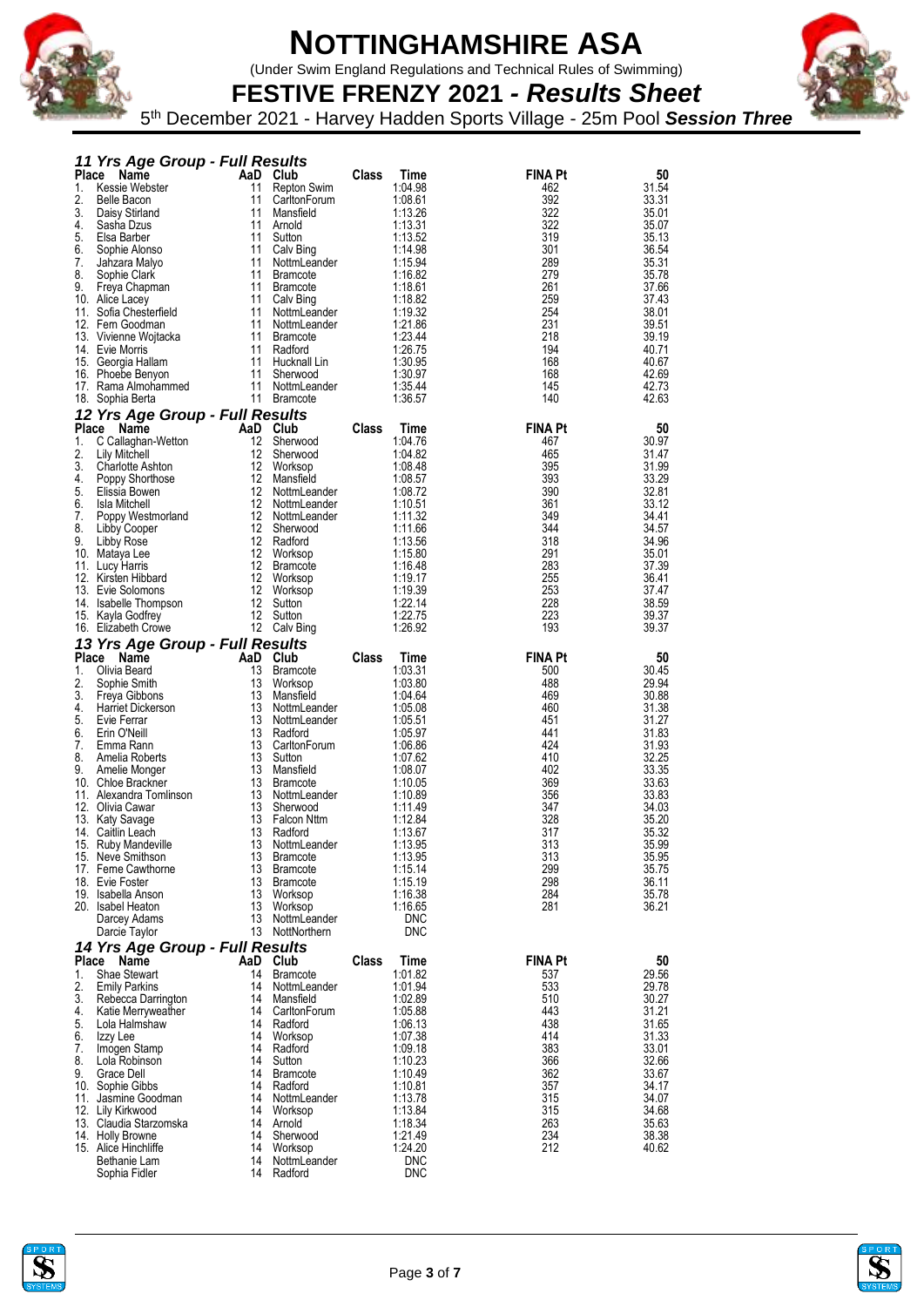

(Under Swim England Regulations and Technical Rules of Swimming)



**FESTIVE FRENZY 2021** *- Results Sheet* 5 th December 2021 - Harvey Hadden Sports Village - 25m Pool *Session Three*

| 15 Yrs/Over Age Group - Full Results |  |  |  |
|--------------------------------------|--|--|--|
|                                      |  |  |  |

| Place<br>Name                                                          | AaD | Club               | <b>Class</b> | Time    | <b>FINA Pt</b>  | 50    |
|------------------------------------------------------------------------|-----|--------------------|--------------|---------|-----------------|-------|
| 1.<br>Jessica Li                                                       | 16  | NottmLeander       |              | 58.55   | 632             | 27.88 |
| 2.<br>Samantha Coleman                                                 | 16  | NottmLeander       |              | 59.94   | 589             | 28.82 |
| 3.<br>Lucy Conroy                                                      | 17  | Worksop            |              | 1:01.56 | 543             | 28.96 |
| 4.<br>Giselle De Ponte                                                 | 16  | NottmLeander       |              | 1:01.76 | 538             | 29.65 |
| 5.<br>Hannah Clay                                                      | 24  | Radford            |              | 1:01.78 | 538             | 29.71 |
| 6.<br>Erin Lee                                                         | 15  | <b>Bramcote</b>    |              | 1:02.51 | 519             | 30.16 |
| 7.<br>Jessica Wright                                                   | 15  | <b>Bramcote</b>    |              | 1:02.92 | 509             | 30.09 |
| 8.<br>Jessica Mitchell                                                 | 18  | CarltonForum       |              | 1:03.76 | 489             | 30.36 |
| 9.<br>Eleanor Watson                                                   | 17  | Arnold             |              | 1:03.91 | 486             | 30.65 |
| 10. Rose Dickerson                                                     | 15  | NottmLeander       |              | 1:04.17 | 480             | 30.65 |
| Jessica Collishaw<br>11.                                               | 18  | NottmLeander       |              | 1:04.23 | 478             | 30.73 |
| 12.<br>Ellie Smeeton                                                   | 18  | Worksop            |              | 1:04.65 | 469             | 31.10 |
| 13.<br>Ella Starling                                                   | 15  | Worksop            |              | 1:05.28 | 456             | 31.21 |
| 14. Lily-Rose Smith                                                    | 16  | Radford            |              | 1:05.40 | 453             | 31.36 |
| 15. Phoebe Carr                                                        | 16  | Worksop            |              | 1:05.67 | 448             | 31.30 |
| 16.<br>Hannah Maybury                                                  | 20  | Uni of Nott        |              | 1:06.38 | 433             | 31.76 |
| 17. Alice Jones                                                        | 16  | Sutton             |              | 1:07.05 | 420             | 31.53 |
| 18. Alice Leng                                                         | 19  | Orpington OJ       |              | 1:07.70 | 408             | 32.38 |
| 19.<br>Rhianna Wright                                                  | 15  | <b>Falcon Nttm</b> |              | 1:08.01 | 403             | 32.57 |
| 20.<br>Molly Etherington                                               | 15  | Sutton             |              | 1:08.59 | 393             | 32.56 |
| 21. Myleece Quirke                                                     | 17  | NottmLeander       |              | 1:08.83 | 389             | 32.49 |
| 22. Emily Gibbs                                                        | 16  | Radford            |              | 1:09.32 | 380             | 32.24 |
| 23.<br>Amy Knapp                                                       | 20  | Lincoln Vulc       |              | 1:10.37 | 364             | 33.05 |
| 24.<br>Ella Wilson                                                     | 15  | Worksop            |              | 1:12.63 | 331             | 33.61 |
| 25. Anna Harcsa-Pinter                                                 | 15  | Bramcote           |              | 1:14.36 | 308             | 34.94 |
| 26. Kacey Buczko                                                       | 15  | Sherwood           |              | 1:19.50 | 252             | 37.00 |
| 27.<br>Evie Powell                                                     | 15  | Radford            |              | 1:21.09 | 237             | 38.10 |
| 28.<br>Marzena Cawthorne                                               | 15  | Bramcote           |              | 1:21.45 | 234             | 38.37 |
| 29. Ellie Spokes                                                       | 18  | Radford            | 6            | 1:53.36 | 87              | 53.49 |
| Combined Result - Multi-Classification by British Para-Swimming Points |     |                    |              |         |                 |       |
| Place<br>Name                                                          | AaD | Club               | <b>Class</b> | Time    | <b>BDPoints</b> | 50    |
| Ellie Spokes<br>1.                                                     | 18  | Radford            | 6            | 1:53.36 | 309             | 53.49 |

### **EVENT 304 Boy 09 Yrs/Over 100m Backstroke**

|              | 09 Yrs Age Group - Full Results |                 |                 |             |                |       |
|--------------|---------------------------------|-----------------|-----------------|-------------|----------------|-------|
| Place        | <b>Name</b>                     | AaD             | Club            | <b>Time</b> | <b>FINA Pt</b> | 50    |
| 1.           | Eli Moodley                     | 9               | NottmLeander    | 1:31.96     | 150            | 44.65 |
| 2.           | Mark Kiraly                     | 9               | <b>Bramcote</b> | 1:32.36     | 148            | 45.10 |
| 3.           | <b>Richard Remeta</b>           | 9               | NottmLeander    | 1:57.43     | 72             | 55.70 |
| 4.           | <b>William Hands</b>            | 9               | NottmLeander    | 2:00.22     | 67             | 57.98 |
|              | 10 Yrs Age Group - Full Results |                 |                 |             |                |       |
| <b>Place</b> | Name                            |                 | AaD Club        | Time        | <b>FINA Pt</b> | 50    |
| 1.           | Theo Gilham                     | 10              | Kimberley       | 1:34.30     | 139            | 44.92 |
| 2.           | Leo Halmshaw                    | 10              | Radford         | 1:36.74     | 128            | 47.36 |
| 3.           | Sebastian Ferrar                | 10              | NottmLeander    | 1:55.63     | 75             | 52.47 |
|              | 11 Yrs Age Group - Full Results |                 |                 |             |                |       |
| Place        | Name                            |                 | AaD Club        | Time        | <b>FINA Pt</b> | 50    |
| 1.           | Harvey-Jay Allsopp              | 11              | Sherwood        | 1:13.68     | 291            | 35.24 |
| 2.           | Benjamin Godsell                | 11              | Falcon Nttm     | 1:16.12     | 264            | 37.37 |
| 3.           | Oliver Whittaker                | 11              | Radford         | 1:27.67     | 173            | 42.74 |
| 4.           | Lucas Lam                       | 11              | NottmLeander    | 1:29.50     | 162            | 40.73 |
| 5.           | Jack Mandeville                 | 11              | NottmLeander    | 1:32.48     | 147            | 44.62 |
| 6.           | Cailen Doud                     | 11              | Sutton          | 1:32.91     | 145            | 44.28 |
|              | Harry Meads                     | 11              | Calv Bing       | <b>DNC</b>  |                |       |
|              | 12 Yrs Age Group - Full Results |                 |                 |             |                |       |
| <b>Place</b> | Name                            | AaD             | Club            | Time        | <b>FINA Pt</b> | 50    |
| 1.           | <b>Thomas Swales</b>            | 12              | Sutton          | 1:12.17     | 310            | 34.88 |
| 2.           | Benjamin Tunstall               | 12 <sup>°</sup> | <b>Bramcote</b> | 1:12.99     | 300            | 35.92 |
| 3.           | Oliver Smith                    |                 | 12 Falcon Nttm  | 1:15.13     | 275            | 37.08 |
| 4.           | Eddie Baron                     | 12              | NottmLeander    | 1:17.28     | 253            | 37.50 |
| 5.           | Evan Winter                     | 12              | <b>Bramcote</b> | 1:17.69     | 249            | 37.33 |
| 6.           | <b>Brodie Butlin</b>            | 12              | Mansfield       | 1:19.63     | 231            | 37.80 |
| 7.           | Rishan Chuhan                   | 12              | Sherwood        | 1:20.49     | 223            | 39.43 |
| 8.           | Daniel Bywater                  | 12              | <b>Bramcote</b> | 1:21.04     | 219            | 39.64 |
| 9.           | Freddie Underwood               | 12              | Worksop         | 1:21.33     | 217            | 38.86 |
|              | 10. Finlay Marsden              | 12              | Worksop         | 1:21.80     | 213            | 38.92 |
|              | 11. Nathan Chita                | 12              | NottmLeander    | 1:22.98     | 204            | 39.98 |
|              | 12. Archie Brooks               | 12              | Worksop         | 1:23.42     | 201            | 40.99 |
|              | 13. Ashton Ward                 | 12              | NottmLeander    | 1:23.66     | 199            | 40.76 |
|              | 14. Isaac Brewster              | 12              | Hucknall Lin    | 1:23.97     | 197            | 40.45 |
|              | 15. Samuel Parker               | 12              | Sutton          | 1:29.70     | 161            | 43.29 |
|              | 16. Maxwell Millington          | 12              | Sherwood        | 1:29.88     | 160            | 44.16 |
| 17.          | Ngo Chit Yip                    | 12              | NottmLeander    | 1:31.02     | 154            | 44.30 |



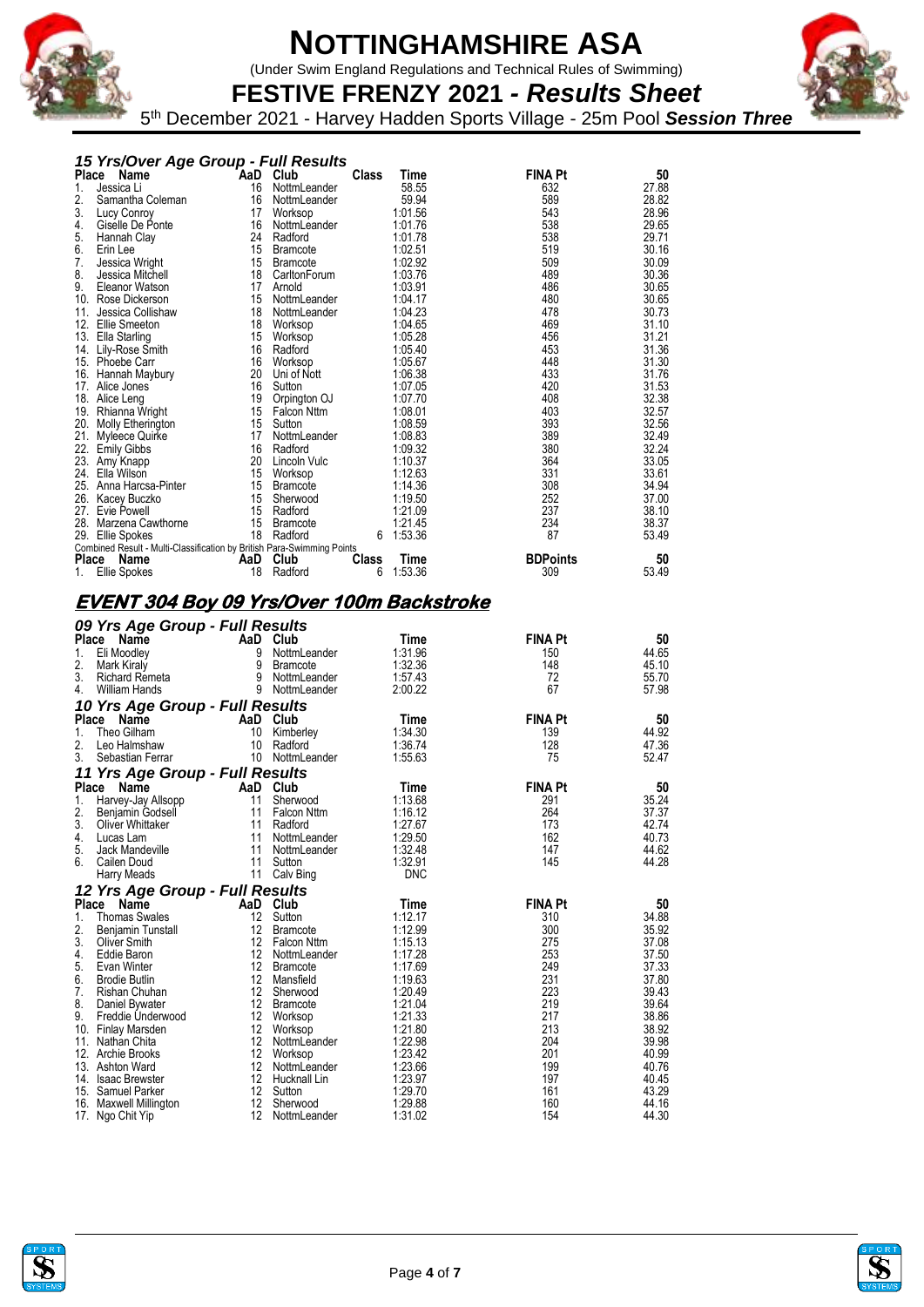

(Under Swim England Regulations and Technical Rules of Swimming)

**FESTIVE FRENZY 2021** *- Results Sheet* 5 th December 2021 - Harvey Hadden Sports Village - 25m Pool *Session Three*

|    | 13 Yrs Age Group - Full Results      |    |                    |            |                |       |
|----|--------------------------------------|----|--------------------|------------|----------------|-------|
|    | Place<br>Name                        |    | AaD Club           | Time       | <b>FINA Pt</b> | 50    |
| 1. | Euan Hayes-Wormall                   | 13 | Worksop            | 1:06.85    | 390            | 32.06 |
| 2. | Harrison Clarke                      | 13 | Sutton             | 1:09.82    | 343            | 33.60 |
| 3. | Max Holland                          | 13 | Arnold             | 1:10.51    | 333            | 34.27 |
| 4. | Joseph Laurie                        | 13 | <b>Bramcote</b>    | 1:11.08    | 325            | 34.57 |
| 5. | Cole Webster                         | 13 | <b>Repton Swim</b> | 1:11.22    | 323            | 34.30 |
| 6. | Jared Collins                        | 13 | Sutton             | 1:12.39    | 307            | 35.86 |
| 7. | Tyler Young-Upton                    | 13 | Calv Bing          | 1:14.89    | 278            | 36.02 |
| 8. | Zach Silcock                         | 13 | CarltonForum       | 1:17.49    | 250            | 38.30 |
| 9. | Dylan Smith                          | 13 | Radford            | 1:19.75    | 230            | 39.79 |
|    | Cole Johnson                         | 13 | Radford            | DQ 64      |                |       |
|    | 14 Yrs Age Group - Full Results      |    |                    |            |                |       |
|    | Place Name                           |    | AaD Club           | Time       | <b>FINA Pt</b> | 50    |
| 1. | Laurel Roberts-Burrell               | 14 | NottmLeander       | 1:05.25    | 420            | 31.87 |
| 2. | Jake Franse                          | 14 | Worksop            | 1:05.48    | 415            | 31.43 |
| 3. | Daniel Oyaide-Nicholls               | 14 | NottmLeander       | 1:05.68    | 412            | 31.74 |
| 4. | Jenson Ward                          | 14 | NottmLeander       | 1:06.85    | 390            | 32.45 |
| 5. | Jake Baugh                           | 14 | Sutton             | 1:08.63    | 361            | 32.59 |
| 6. | Pavel Johnson                        | 14 | Arnold             | 1:12.79    | 302            | 34.40 |
|    | Samuel Tarca                         | 14 | Sherwood           | DQ 62      |                |       |
|    | 15 Yrs/Over Age Group - Full Results |    |                    |            |                |       |
|    | Place Name                           |    | AaD Club           | Time       | <b>FINA Pt</b> | 50    |
|    | Lewes Shorthose                      | 15 | Mansfield          | 1:03.75    | 450            | 30.56 |
| 2. | Lewis Jackson                        | 15 | CarltonForum       | 1:07.29    | 383            | 32.22 |
| 3. | Judd Tucker                          | 15 | NottmLeander       | 1:07.57    | 378            | 32.46 |
| 4. | <b>William Francis</b>               | 17 | NottmLeander       | 1:09.02    | 355            | 32.65 |
| 5. | Eli Myers                            | 15 | Radford            | 1:12.40    | 307            | 34.88 |
| 6. | Michal Kowalewski                    | 15 | <b>Bramcote</b>    | 1:14.23    | 285            | 35.48 |
|    | Oscar Westray                        | 19 | Radford            | <b>DNC</b> |                |       |

### **EVENT 305 Girl 09 Yrs/Over 100m Breaststroke**

|       | 09 Yrs Age Group - Full Results     |    |                 |              |            |                |         |
|-------|-------------------------------------|----|-----------------|--------------|------------|----------------|---------|
| Place | Name                                |    | AaD Club        | Class        | Time       | <b>FINA Pt</b> | 50      |
| 1.    | Nicola Ablomiejko                   | 9  | Sutton          |              | 1:58.90    | 144            | 55.89   |
| 2.    | Scarlett Allsopp                    | 9  | Sutton          |              | 2:02.41    | 132            | 56.86   |
| 3.    | Effie Chapman                       | 9  | <b>Bramcote</b> |              | 2:15.30    | 97             | 1:00.53 |
| 4.    | Niamh Franklin                      | 9  | NottmLeander    |              | 2:31.52    | 69             | 1:08.98 |
|       | Layla Bolus                         | 9  | NottmLeander    |              | <b>DNC</b> |                |         |
|       | 10 Yrs Age Group - Full Results     |    |                 |              |            |                |         |
| Place | Name                                |    | AaD Club        | <b>Class</b> | Time       | <b>FINA Pt</b> | 50      |
| 1.    | Chloe Morton                        | 10 | Sutton          |              | 1:45.14    | 208            | 51.64   |
| 2.    | Jessica White                       | 10 | Arnold          |              | 1:51.98    | 172            | 53.12   |
| 3.    | Annie Liddle                        | 10 | Sherwood        |              | 1:52.34    | 171            | 55.15   |
| 4.    | Caitlyn Richmond                    | 10 | Sherwood        |              | 1:54.38    | 162            | 54.62   |
| 5.    | Poppy Brackner                      | 10 | <b>Bramcote</b> |              | 1:54.73    | 160            | 56.49   |
| 6.    | Prajna Subramanya                   | 10 | Hucknall Lin    |              | 1:57.69    | 148            | 56.80   |
| 7.    | Paige Bagshaw                       | 10 | Arnold          |              | 1:58.93    | 144            | 56.79   |
| 8.    | Lucy Brackner                       | 10 | <b>Bramcote</b> |              | 2:02.59    | 131            | 57.13   |
| 9.    | Alice Hutchinson                    | 10 | Falcon Nttm     |              | 2:03.19    | 129            | 58.98   |
|       | 10. Isabelle Flint-Bush             | 10 | NottmLeander    |              | 2:07.80    | 116            | 1:00.17 |
|       | 11. Caitlin Thompson                | 10 | Hucknall Lin    |              | 2:09.93    | 110            | 1:00.80 |
| 11    | <b>Yrs Age Group - Full Results</b> |    |                 |              |            |                |         |
|       | Place Name                          |    | AaD Club        | <b>Class</b> | Time       | <b>FINA Pt</b> | 50      |
| 1.    | Elsa Barber                         | 11 | Sutton          |              | 1:39.69    | 244            | 47.38   |
| 2.    | Charlie Bursztyn                    | 11 | CarltonForum    |              | 1:40.14    | 241            | 47.79   |
| 2.    | Sofia Chesterfield                  | 11 | NottmLeander    |              | 1:40.14    | 241            | 48.73   |
| 4.    | Jahzara Malyo                       | 11 | NottmLeander    |              | 1:40.19    | 241            | 48.58   |
| 5.    | Abigail Archer                      | 11 | Calv Bing       |              | 1:40.38    | 239            | 49.16   |
| 6.    | Sophie Alonso                       | 11 | Calv Bing       |              | 1:40.56    | 238            | 48.63   |
| 7.    | Sasha Dzus                          | 11 | Arnold          |              | 1:40.60    | 238            | 50.23   |
| 8.    | Fern Goodman                        | 11 | NottmLeander    |              | 1:45.51    | 206            | 51.33   |
| 9.    | Megan Jackson-Oates                 | 11 | Arnold          |              | 1:49.79    | 183            | 51.85   |
|       | 10. Vivienne Wojtacka               | 11 | Bramcote        |              | 1:53.39    | 166            | 54.12   |
| 10.   | Ava Cummings                        | 11 | NottmLeander    |              | 1:53.39    | 166            | 53.98   |
| 12.   | Sophia Berta                        | 11 | <b>Bramcote</b> |              | 2:07.62    | 116            | 58.97   |
|       | Rama Almohammed                     | 11 | NottmLeander    |              | DQ 76      |                |         |



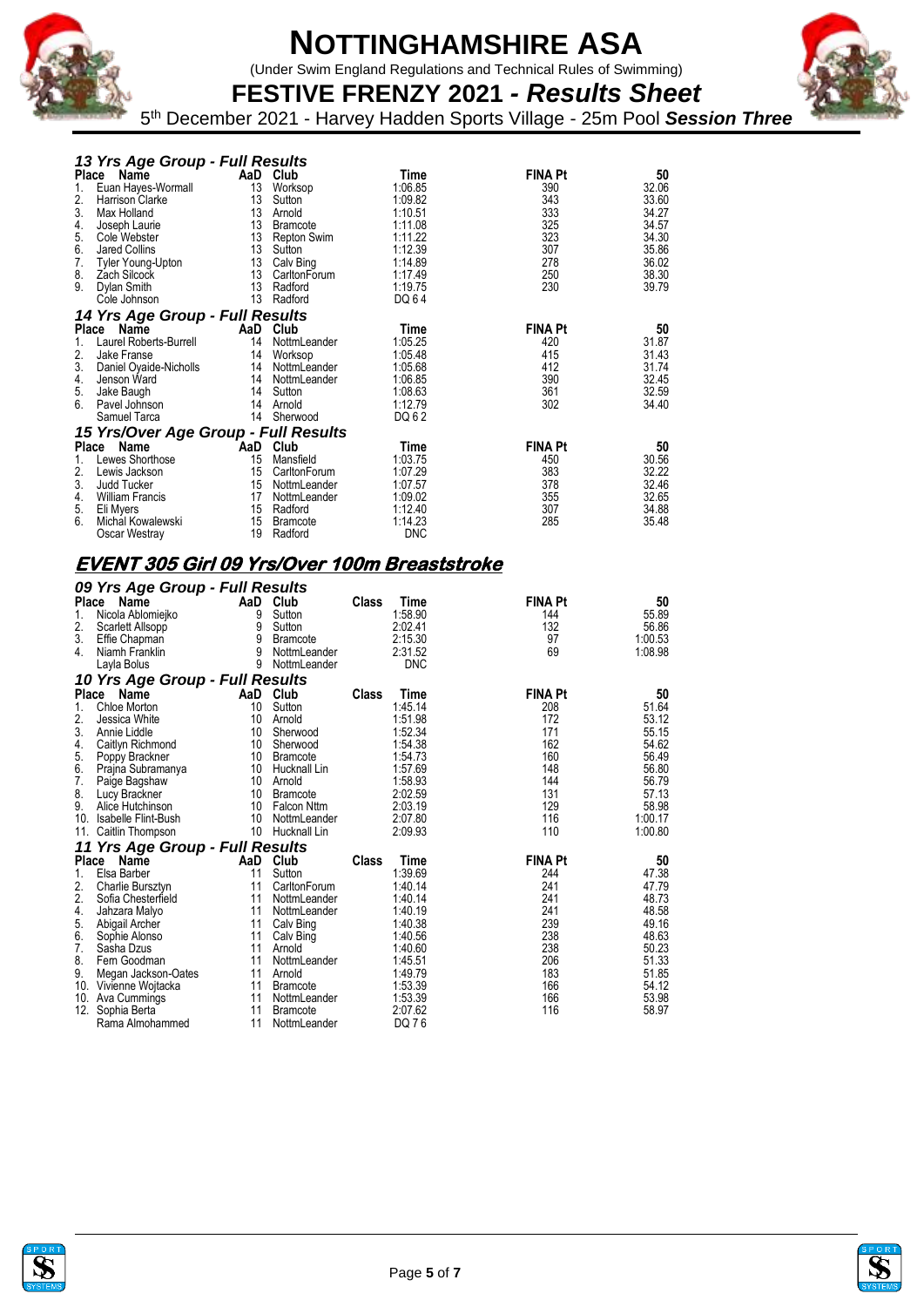

(Under Swim England Regulations and Technical Rules of Swimming)

**FESTIVE FRENZY 2021** *- Results Sheet* 5 th December 2021 - Harvey Hadden Sports Village - 25m Pool *Session Three*

|          | 12 Yrs Age Group - Full Results                                                            |    |                                 |              |                    |                 |                |         |         |
|----------|--------------------------------------------------------------------------------------------|----|---------------------------------|--------------|--------------------|-----------------|----------------|---------|---------|
|          | Place Name                                                                                 |    | AaD Club                        | Class        | <b>Time</b>        | <b>FINA Pt</b>  | 50             |         |         |
| 1.       | Anja Knight                                                                                |    | 12 Calv Bing                    |              | 1:29.98            | 332             | 43.34          |         |         |
| 2.<br>3. | Elissia Bowen<br><b>Emily Wright</b>                                                       | 12 | NottmLeander<br>12 NottmLeander |              | 1:30.73<br>1:32.66 | 324<br>304      | 43.24<br>43.98 |         |         |
| 4.       | Evie Rippon                                                                                |    | 12 CarltonForum                 |              | 1:34.51            | 287             | 45.70          |         |         |
| 5.       | Hannah Martin                                                                              |    | 12 Bramcote                     |              | 1:35.06            | 282             | 45.12          |         |         |
| 6.       | Kayla Godfrey                                                                              |    | 12 Sutton                       |              | 1:38.38            | 254             | 46.91          |         |         |
| 7.       | Isabelle Thompson                                                                          |    | 12 Sutton                       |              | 1:39.36            | 247             | 47.53          |         |         |
| 8.       | Lauren Keeton                                                                              |    | 12 Worksop                      |              | 1:39.48            | 246             | 49.79          |         |         |
| 9.       | Alannah Sime                                                                               |    | 12 Radford                      |              | 1:41.21            | 233             | 48.31          |         |         |
|          | 10. Isla Swain<br>11. Kirsten Hibbard                                                      |    | 12 Worksop<br>12 Worksop        |              | 1:42.64<br>1:47.56 | 224<br>194      | 50.28<br>50.85 |         |         |
|          | 12. Ella Sandey                                                                            |    | 12 NottmLeander                 |              | 1:48.41            | 190             | 51.16          |         |         |
|          | 13. Michayla Futcher                                                                       |    | 12 NottmLeander                 |              | 1:48.48            | 189             | 50.37          |         |         |
|          | 14. Elizabeth Crowe                                                                        |    | 12 Calv Bing                    |              | 1:53.24            | 167             | 53.02          |         |         |
|          | 13 Yrs Age Group - Full Results                                                            |    |                                 |              |                    |                 |                |         |         |
|          | Place<br>Name                                                                              |    | AaD Club                        | Class        | Time               | <b>FINA Pt</b>  | 50             |         |         |
| 1.       | Philippa Hickman                                                                           | 13 | CarltonForum                    |              | 1:20.33            | 467             | 37.82          |         |         |
| 2.       | Ermita Balnyte                                                                             | 13 | NottmLeander                    |              | 1:23.22            | 420             | 39.73          |         |         |
| 3.       | Freya Jones                                                                                | 13 | <b>Bramcote</b>                 |              | 1:24.43            | 402             | 40.83          |         |         |
| 4.<br>5. | Evie Ferrar                                                                                | 13 | NottmLeander<br>13 NottmLeander |              | 1:25.59<br>1:26.60 | 386             | 40.45<br>42.21 |         |         |
| 6.       | Marissa Li<br>Amelia Roberts                                                               |    | 13 Sutton                       |              | 1:27.89            | 373<br>357      | 42.01          |         |         |
| 7.       | Amelie Monger                                                                              | 13 | Mansfield                       |              | 1:28.03            | 355             | 42.39          |         |         |
| 8.       | Chloe Brackner                                                                             | 13 | Bramcote                        |              | 1:29.73            | 335             | 42.80          |         |         |
| 9.       | Katy Savage                                                                                |    | 13 Falcon Nttm                  |              | 1:32.34            | 307             | 43.95          |         |         |
|          | 10. Ava Herman                                                                             |    | 13 Radford                      |              | 1:34.10            | 291             | 45.52          |         |         |
|          | 11. Neve Smithson                                                                          |    | 13 Bramcote                     |              | 1:36.08            | 273             | 45.33          |         |         |
|          | 12. Ruby Mandeville                                                                        |    | 13 NottmLeander                 |              | 1:38.87            | 250             | 46.21          |         |         |
|          | 13. Isabella Anson<br>14. Isabel Heaton                                                    |    | 13 Worksop<br>13 Worksop        |              | 1:41.03<br>1:43.42 | 235<br>219      | 48.54<br>50.17 |         |         |
|          | 15. Alice Sharlotte                                                                        |    | 13 Calv Bing                    |              | 1:45.93            | 204             | 50.83          |         |         |
|          | 16. Abigail Lloyd                                                                          |    | 13 Bramcote                     |              | 1:50.95            | 177             | 50.38          |         |         |
|          | Darcey Adams                                                                               |    | 13 NottmLeander                 |              | <b>DNC</b>         |                 |                |         |         |
|          | Darcie Taylor                                                                              |    | 13 NottNorthern                 |              | <b>DNC</b>         |                 |                |         |         |
|          | 14 Yrs Age Group - Full Results                                                            |    |                                 |              |                    |                 |                |         |         |
|          | Place Name                                                                                 |    | AaD Club                        | <b>Class</b> | Time               | <b>FINA Pt</b>  | 50             |         |         |
| 1.       | Lola Halmshaw                                                                              | 14 | Radford                         |              | 1:26.94            | 369             | 41.12          |         |         |
| 2.<br>3. | Katie Merryweather<br>Grace Dell                                                           | 14 | CarltonForum<br>14 Bramcote     |              | 1:26.97<br>1:30.88 | 368<br>323      | 41.24<br>43.47 |         |         |
| 4.       | Sophie Gibbs                                                                               |    | 14 Radford                      |              | 1:34.07            | 291             | 45.42          |         |         |
| 5.       | Jasmine Goodman                                                                            | 14 | NottmLeander                    |              | 1:34.20            | 290             | 44.04          |         |         |
| 6.       | Lola Robinson                                                                              |    | 14 Sutton                       |              | 1:35.20            | 281             | 44.34          |         |         |
| 7.       | Claudia Starzomska                                                                         |    | 14 Arnold                       |              | 1:47.37            | 195             | 52.32          |         |         |
|          | 15 Yrs/Over Age Group - Full Results                                                       |    |                                 |              |                    |                 |                |         |         |
|          | Place Name                                                                                 |    | AaD Club                        | Class        | Time               | <b>FINA Pt</b>  | 50             |         |         |
| 1.       | Chloe Daybell                                                                              | 16 | NottmLeander                    |              | 1:17.79            | 515             | 36.55          |         |         |
| 2.       | Alice Leng                                                                                 | 17 | 19 Orpington OJ<br>Arnold       |              | 1:22.35<br>1:26.47 | 434<br>375      | 39.94<br>41.76 |         |         |
| 3.<br>4. | Eleanor Watson<br>Myleece Quirke                                                           | 17 | NottmLeander                    |              | 1:27.35            | 363             | 40.50          |         |         |
| 5.       | Lily-Rose Smith                                                                            |    | 16 Radford                      |              | 1:29.42            | 339             | 42.99          |         |         |
| 6.       | <b>Emily Gibbs</b>                                                                         | 16 | Radford                         |              | 1:34.63            | 286             | 44.16          |         |         |
| 7.       | Ella Wilson                                                                                | 15 | Worksop                         |              | 1:34.97            | 283             | 44.62          |         |         |
|          | 8. Kacey Buczko                                                                            |    | 15 Sherwood                     |              | 1:38.71            | 252             | 47.25          |         |         |
|          | 9. Evie Powell                                                                             |    | 15 Radford                      |              | 1:50.45            | 179             | 53.02          |         |         |
|          | 10. Ellie Spokes<br>Combined Result - Multi-Classification by British Para-Swimming Points |    | 18 Radford                      |              | 6 2:17.32          | 93              | 1:05.05        |         |         |
|          | Place Name                                                                                 |    | AaD Club                        | <b>Class</b> | Time               | <b>BDPoints</b> | 50             |         |         |
|          | 1. Ellie Spokes                                                                            |    | 18 Radford                      |              | 6 2:17.32          | 330             | 1:05.05        |         |         |
|          |                                                                                            |    |                                 |              |                    |                 |                |         |         |
|          | <u>EVENT 306 Boy 09 Yrs/Over 200m Butterfly</u>                                            |    |                                 |              |                    |                 |                |         |         |
|          |                                                                                            |    |                                 |              |                    |                 |                |         |         |
|          | 12 Yrs Age Group - Full Results<br>Place Name                                              |    | AaD Club                        |              | Time               | <b>FINA Pt</b>  | 50             | 100     | 150     |
| 1.       | Jack Welbourne                                                                             |    | 12 CarltonForum                 |              | 2:44.53            | 284             | 37.08          | 1:18.35 | 2:01.94 |
| 2.       | Joel Harby                                                                                 |    | 12 Sherwood                     |              | 2:44.87            | 282             | 35.92          | 1:18.83 | 2:02.40 |
|          | 3. Lucas Granville                                                                         |    | 12 Bramcote                     |              | 2:56.87            | 229             | 37.28          | 1:21.36 | 2:08.81 |
|          | 13 Yrs Age Group - Full Results                                                            |    |                                 |              |                    |                 |                |         |         |
|          | Place Name                                                                                 |    | AaD Club                        |              | Time               | <b>FINA Pt</b>  | 50             | 100     | 150     |
|          | 1. Luke Chambers                                                                           |    | 13 Falcon Nttm                  |              | 2:31.78            | 362             | 32.71          | 1:11.14 | 1:51.51 |
|          | 2. Harrison Clarke                                                                         |    | 13 Sutton                       |              | 2:39.33            | 313             | 35.53          | 1:16.52 | 1:59.50 |
|          | 14 Yrs Age Group - Full Results                                                            |    |                                 |              |                    |                 |                |         |         |
|          | Place Name                                                                                 |    | AaD Club                        |              | Time               | <b>FINA Pt</b>  | 50             | 100     | 150     |
| 1.       | Reuben Fox                                                                                 |    | 14 CarltonForum                 |              | 2:29.42            | 380             | 32.56          | 1:10.94 | 1:52.15 |
|          | 2. Ewan Squire                                                                             |    | 14 Bramcote                     |              | 2:32.00            | 361             | 34.58          | 1:13.14 | 1:52.55 |



*15 Yrs/Over Age Group - Full Results*

3. Harry McKeaney 14 Sutton 2:36.46 331 32.22 1:11.67 1:54.81 4. Jacob Milward 14 Radford 2:37.44 324 34.12 1:15.39 1:57.07

**Place Name AaD Club Time FINA Pt 50 100 150** 1. Kyle Merryweather 17 CarltonForum 2:17.68 1.17 485 29.36 1:04.09 1:41.64<br>
2. Joseph Mulligan 15 Bramcote 2:24.78 417 31.52 1:07.70 1:46.26<br>
3. Henry Pawson 17 NottmLeander 2:30.55 371 32.64 1:09.34 1:50.97 2. Joseph Mulligan 15 Bramcote 2:24.78 417 31.52 1:07.70 1:46.26 3. Henry Pawson 17 NottmLeander 2:30.55 371 32.64 1:09.34 1:50.97